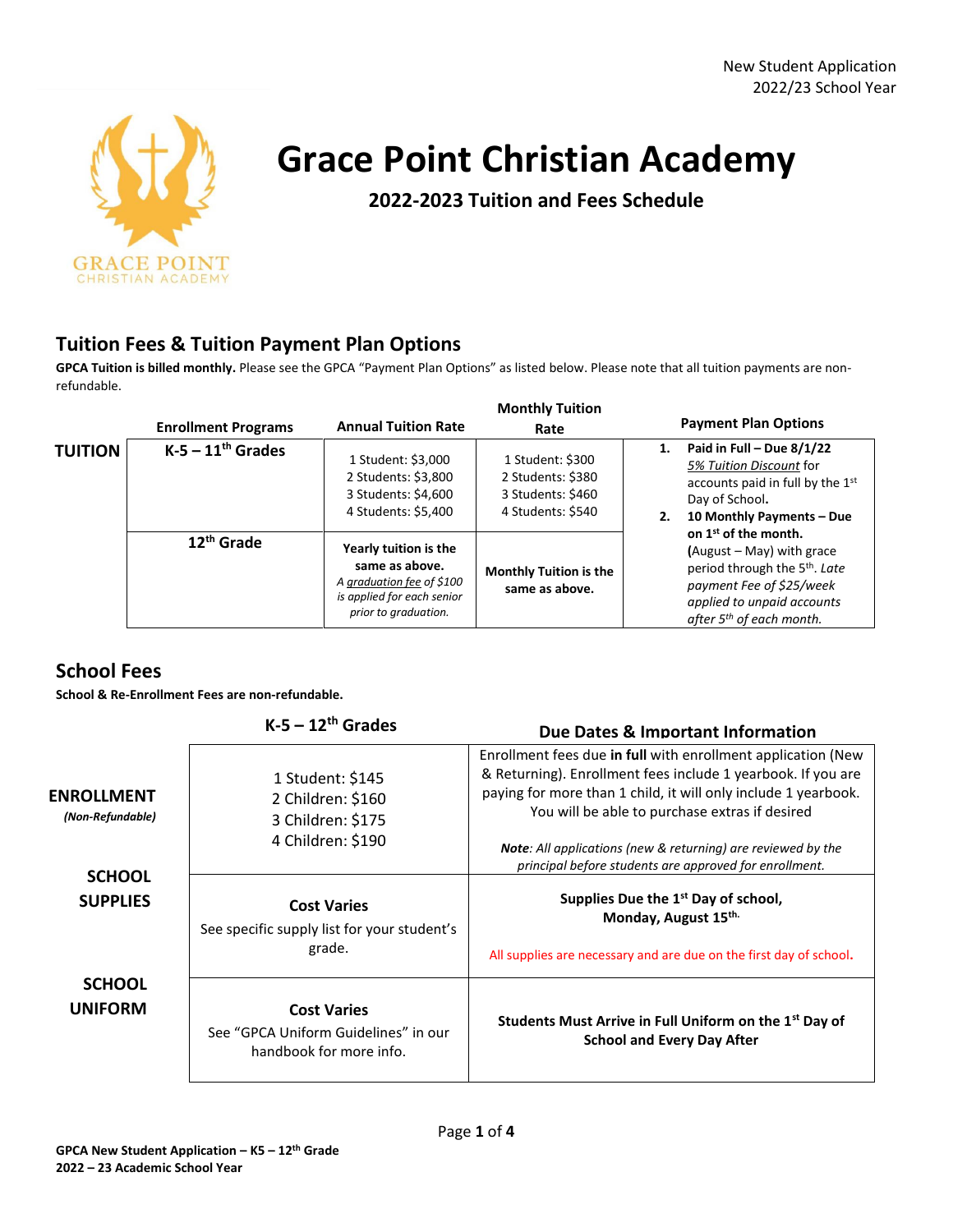

# **Grace Point Christian Academy**

**K5 – 12th Grade Application Form New Student Application**

| For Office Use: Class Assignment:<br>Date Application Received:                                   |                                                                                               | Age of Student by Sept. 30 <sup>th</sup> :<br>Start Date:                                 |
|---------------------------------------------------------------------------------------------------|-----------------------------------------------------------------------------------------------|-------------------------------------------------------------------------------------------|
| <b>Enrollment Fee Paid Date</b><br>Curriculum Fee Paid Date<br><b>Enrollment Agreement Signed</b> | <b>Enroll Fee:</b><br><b>Curr Fee:</b><br><b>Annual Tuition Fee:</b><br><b>TOTAL SY FEES:</b> | Payment Amt: \$<br>Payment Method:<br><b>Monthly Tuition Fee:</b><br><b>Total Months:</b> |

#### **I. STUDENT INFORMATION:**

| <b>Student Name:</b>                   |       | Birth Date:                                      |  |
|----------------------------------------|-------|--------------------------------------------------|--|
| Student Address:                       | Zip:  |                                                  |  |
| Student Social Security #:             | Race: | (optional, statistical purposes only) Sex: M / F |  |
| With whom does the student live? Name: |       | Relation to Student:                             |  |

**STUDENT'S 2022-23 SCHOOL YEAR GRADE LEVEL: K5** (Kindergarten) **- 12th Grade** (Circle One): **K 1 2 3 4 5 6 7 8 9 10 11 12**

#### **II. PARENT INFORMATION:**

|                           | Hours: ____________ Work Phone: ____________________________Hours: ___________________Work Phone: __________________ |                   |                                 |
|---------------------------|----------------------------------------------------------------------------------------------------------------------|-------------------|---------------------------------|
|                           | If someone other than the parent has custody, please complete this section:                                          |                   |                                 |
|                           |                                                                                                                      |                   |                                 |
|                           |                                                                                                                      |                   | Grade Completed: ______________ |
| <b>FAMILY INFORMATION</b> |                                                                                                                      |                   |                                 |
| <b>Brothers/Sisters</b>   | <b>Birth Date</b>                                                                                                    | Lives with Child? | Current Grade                   |
|                           |                                                                                                                      |                   |                                 |
|                           |                                                                                                                      |                   |                                 |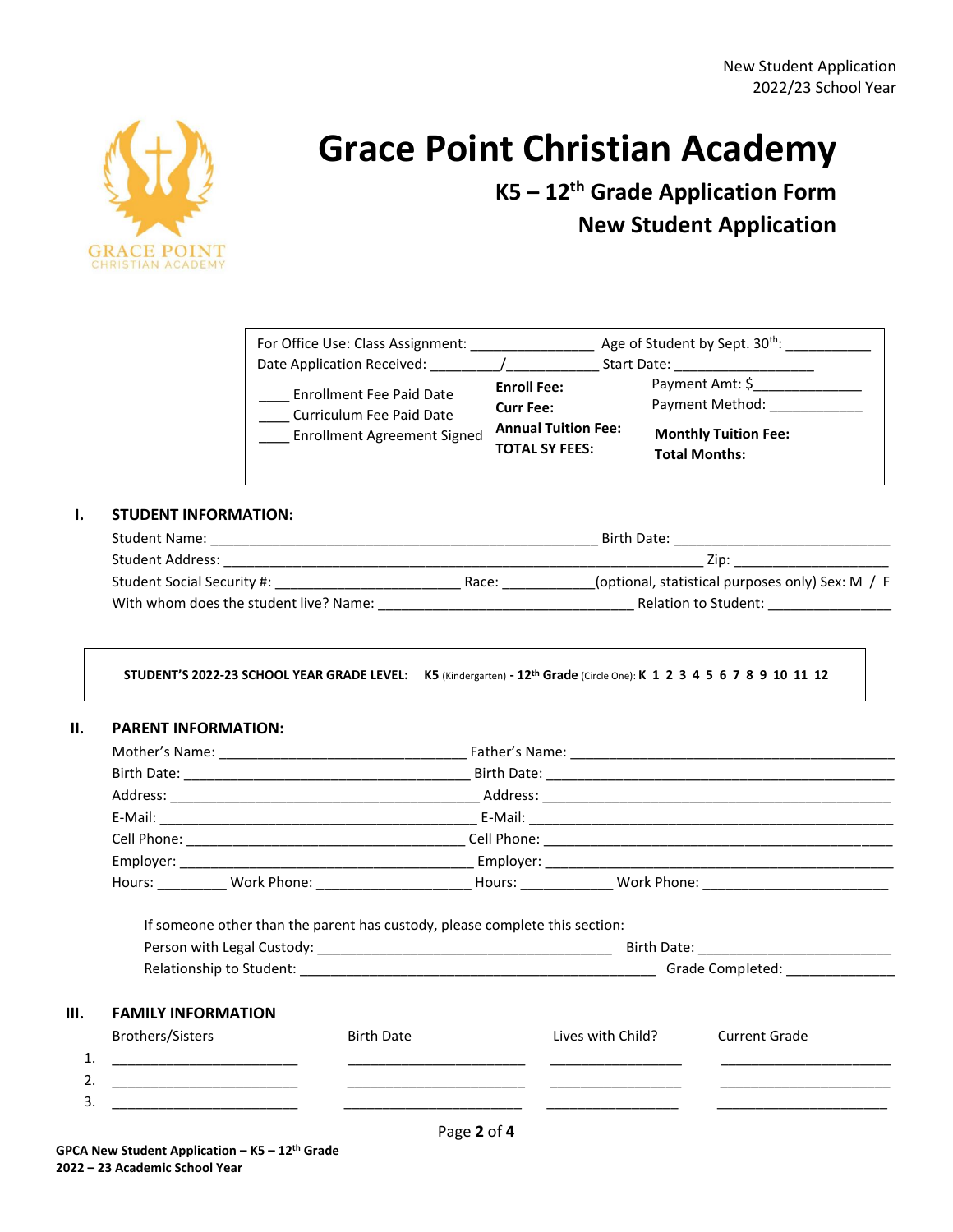#### New Student Application 2022/23 School Year

| IV. | <b>STUDENT HISTORY</b>                                                                                         |        |            |                          |                                                                                                                |     |                          |            |                               |           |
|-----|----------------------------------------------------------------------------------------------------------------|--------|------------|--------------------------|----------------------------------------------------------------------------------------------------------------|-----|--------------------------|------------|-------------------------------|-----------|
| 1.  | Does your student receive continuing medical care for a special condition?                                     |        |            |                          |                                                                                                                | YES | NO.                      |            | Explain: ____________________ |           |
| 2.  | Does your student see a doctor regularly for this condition?<br>YES                                            |        |            |                          | NO.                                                                                                            |     | Doctor's Name: ________  |            |                               |           |
| 3.  | Does your student use any medical device (i.e. wheelchair, hearing aid):<br>YES<br>NO.                         |        |            |                          | If yes, list: _______________                                                                                  |     |                          |            |                               |           |
| 4.  | Does your student take medication regularly?                                                                   |        | YES        | <b>NO</b>                |                                                                                                                |     |                          |            |                               |           |
| 5.  | Has your student ever been hospitalized?                                                                       |        | YES        | NO                       |                                                                                                                |     | If yes, for what & when: |            |                               |           |
| 6.  | Have you been told by a teacher, doctor, or nurse that your student has any problems listed below:             |        |            |                          |                                                                                                                |     |                          |            |                               |           |
|     | Hearing                                                                                                        | YES NO |            | Physical Handicap        |                                                                                                                |     |                          | <b>YES</b> | <b>NO</b>                     |           |
|     | Vision                                                                                                         | YES NO |            | <b>Behavior Problems</b> |                                                                                                                |     |                          | <b>YES</b> | <b>NO</b>                     |           |
|     | Speech                                                                                                         | YES NO |            | Nutrition/Eating         |                                                                                                                |     |                          | YES        | <b>NO</b>                     |           |
|     | Dental                                                                                                         | YES NO |            | Developmental            |                                                                                                                |     |                          | <b>YES</b> | <b>NO</b>                     |           |
|     | Emotional                                                                                                      | YES NO |            |                          | Other: and the contract of the contract of the contract of the contract of the contract of the contract of the |     |                          | YES        | <b>NO</b>                     |           |
| 7.  | Does your student have temper tantrums or otherwise lose control?                                              |        |            |                          |                                                                                                                |     |                          | YES        | <b>NO</b>                     |           |
|     | a. If yes, explain when this happens:                                                                          |        |            |                          |                                                                                                                |     |                          |            |                               |           |
| 8.  | List any concerns you have about your student's behavior:                                                      |        |            |                          |                                                                                                                |     |                          |            |                               |           |
| V.  | <b>KINDERGARTEN HISTORY</b>                                                                                    |        |            |                          |                                                                                                                |     |                          |            |                               |           |
|     | Has your child been in preschool?<br>1.                                                                        |        | <b>YES</b> | NO.                      |                                                                                                                |     |                          |            |                               |           |
|     | Does your child speak in sentences?<br>2.                                                                      |        | YES        | <b>NO</b>                |                                                                                                                |     |                          |            |                               |           |
|     | Can others understand what your child says?<br>3.                                                              |        | <b>YES</b> | NO                       |                                                                                                                |     |                          |            |                               |           |
|     | Are there are any problems with your child's speech?<br>4.                                                     |        |            | YES                      | NO.                                                                                                            |     |                          |            |                               |           |
|     | Does your child play well with other children?<br>5.                                                           |        | YES        | <b>NO</b>                |                                                                                                                |     |                          |            |                               |           |
|     | How often does your child play with other children his/her age?<br>6.                                          |        |            |                          |                                                                                                                |     |                          |            |                               |           |
| VI. | <b>FAMILY HISTORY</b>                                                                                          |        |            |                          |                                                                                                                |     |                          |            |                               |           |
| 1.  | Is there anyone in your household with a physical condition that requires medical treatment or medication? YES |        |            |                          |                                                                                                                |     |                          |            |                               | <b>NO</b> |
| 2.  | Is there anyone in your household who has participated in counseling or mental health services?                |        |            |                          |                                                                                                                |     |                          |            | YES                           | <b>NO</b> |
| 3.  | Have you or a family member been a victim of violence?                                                         |        |            |                          |                                                                                                                |     |                          |            | <b>YES</b>                    | <b>NO</b> |
| 4.  | Have you or a family member ever received treatment for substance abuse?                                       |        |            |                          |                                                                                                                |     |                          |            | YES                           | <b>NO</b> |
| 5.  | Is there anyone in the family in jail or on probation (current or past)?                                       |        |            |                          |                                                                                                                |     |                          |            | YES                           | NΩ        |
| 6.  | Are there any other programs or community providers that you or your family are involved with?                 |        |            |                          |                                                                                                                |     |                          |            | <b>YES</b>                    | <b>NO</b> |
|     |                                                                                                                |        |            |                          |                                                                                                                |     |                          |            |                               |           |
| 7.  | Does either parent (or guardian) have difficulty reading or did either have learning problems in school?       |        |            |                          |                                                                                                                |     |                          |            | <b>YES</b>                    | NO.       |
| 8.  | What is the language usually spoken at home by parents: ________________________                               |        |            |                          |                                                                                                                |     |                          |            |                               |           |
|     | Please list any other family concerns that you think we should know about:                                     |        |            |                          |                                                                                                                |     |                          |            |                               |           |
|     |                                                                                                                |        |            |                          |                                                                                                                |     |                          |            |                               |           |
| 9.  |                                                                                                                |        |            |                          |                                                                                                                |     |                          |            |                               |           |

Please sign below to agree that you understand that the information on this application will only be used to help determine your student's eligibility for Grace Point Christian Academy and will not be released to anyone other than necessary personnel.

| Parent/Guardian Signature: |   | Date: |
|----------------------------|---|-------|
| <b>Print Name:</b>         |   |       |
|                            | . |       |